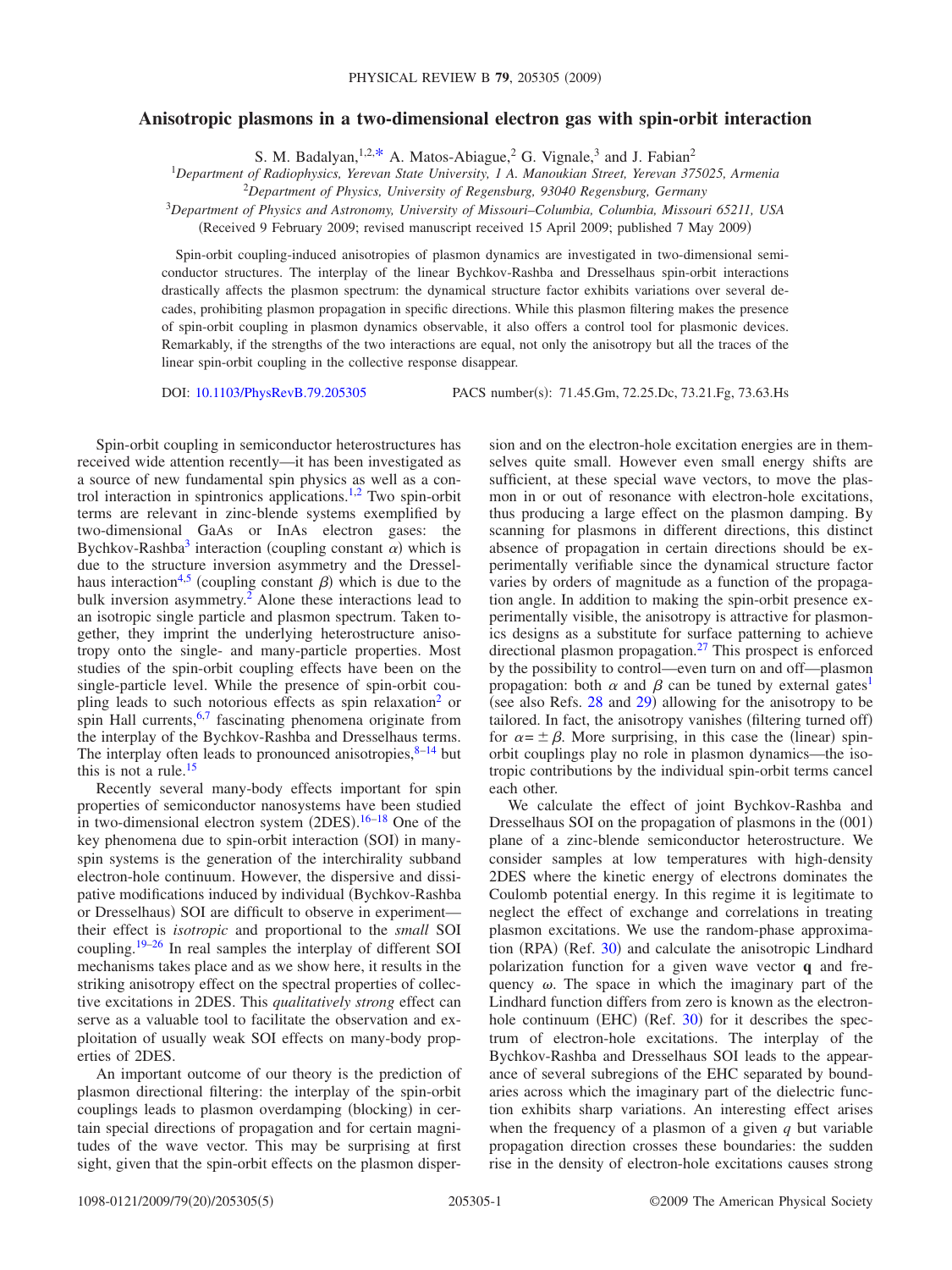<span id="page-1-2"></span>

FIG. 1. (Color online) Fermi contours in the momentum plane  $(k_x, k_y)$  for a spin-orbit interaction of the form given in Eq. ([1](#page-1-4)): (a)  $\alpha \neq \beta$  and (b)  $\alpha = \beta$ . The arrows indicate the spin direction.

Landau damping, actually overdamping the plasmons over a range of wave-vector orientations. This anisotropy of the plasmon spectrum should be observable through the pronounced anisotropy of the dynamical structure factor, as shown below.

Our spin-orbit interaction Hamiltonian i[s2](#page-3-2)

$$
H_{\text{SOI}} = \alpha(\hat{\sigma}_x k_y - \hat{\sigma}_y k_x) + \beta(\hat{\sigma}_x k_x - \hat{\sigma}_y k_y), \tag{1}
$$

<span id="page-1-4"></span>where  $\hat{\sigma}_{x,y}$  are the Pauli matrices,  $\vec{k}$  is the inplane electron momentum with magnitude k, and polar angle  $\phi_k$ . The eigenvectors of the Hamiltonian  $H=H_0+H_{\text{SOI}}$  with  $H_0=k^2/2m^*$  $(m^*$  is the electron effective mass and  $\hbar = 1$ ) are

$$
\Psi_{\mu}(\vec{r}) = \frac{1}{\sqrt{2}} \left( \frac{ie^{-i\varphi}}{\mu} \right) \frac{e^{i\vec{k}\vec{r}}}{\sqrt{A}},\tag{2}
$$

<span id="page-1-0"></span>corresponding to the single-particle spin-split branches of the electron energy

$$
E_{\mu}(\vec{k}) = \frac{1}{2m^*} \{ [k + \mu \xi(\rho, \theta, \phi_k)]^2 - \xi(\rho, \theta, \phi_k)^2 \}
$$
 (3)

<span id="page-1-1"></span>labeled by the chirality  $\mu = \pm 1$ ; *A* is the area of 2DES. The phase of the spinor in Eq. ([2](#page-1-0)) is  $\varphi(\alpha, \beta, \phi_k) = \text{Arg}[\alpha e^{i\phi_k}]$ +*i* $\beta e^{-i\phi_{k}}$  and the angle dependent Rashba-Dresselhaus momentum is

$$
\xi(\rho,\theta,\phi_{k}) = \rho \sqrt{1 + \sin(2\theta)\sin(2\phi_{k})}
$$
(4)

with amplitude  $\rho = m^* \sqrt{\alpha^2 + \beta^2}$ . The angle parameter  $\theta$ , defined as tan  $\theta = \beta / \alpha$ , describes the relative strength of the Bychkov-Rashba and Dresselhaus SOI. The Fermi momenta of the subbands Eq.  $(3)$  $(3)$  $(3)$  are also angle dependent,

$$
k_F^{\mu}(\rho,\theta,\phi_{\mathbf{k}}) = \sqrt{2mE_F + \xi(\rho,\theta,\phi_{\mathbf{k}})^2} - \mu\xi(\rho,\theta,\phi_{\mathbf{k}}),
$$
 (5)

where the total carrier density *n* determines the Fermi energy,  $E_F = (\pi n - \rho^2)/m^*$ . Figure [1](#page-1-2) illustrates the energy spectrum of the *chirality* subbands and the anisotropy of the Fermi contour (note that the Fermi energy can be negative).

The Lindhard polarization function<sup>30</sup> in the presence of SOI is defined as a sum over chirality indices  $\Pi(\vec{q}, \omega)$  $=\sum_{\mu,\nu=\pm 1} \prod_{\mu\nu} (\vec{q},\omega)$  with

$$
\Pi_{\mu\nu}(\vec{q},\omega) = \int \frac{d\vec{k}}{(2\pi)^2} \frac{f[E_{\mu}(\vec{k})] - f[E_{\nu}(\vec{k} + \vec{q})]}{E_{\mu}(\vec{k}) - E_{\nu}(\vec{k} + \vec{q}) + \omega + i0}
$$

$$
\times \mathcal{F}_{\mu\nu}(\vec{k}, \vec{k} + \vec{q}), \tag{6}
$$

where  $f[E_\mu(\vec{k})]$  is the Fermi distribution function. The form factors  $\mathcal{F}_{\mu\nu}(\vec{k}, \vec{k} + \vec{q})$  are given by

$$
\mathcal{F}_{\mu\nu}(\vec{k}, \vec{k} + \vec{q}) = \frac{1}{2} [1 + \mu \nu \cos(\Delta \varphi_q)],\tag{7}
$$

<span id="page-1-3"></span>where we define  $\Delta \varphi_q = \varphi(\alpha, \beta, \phi_k) - \varphi(\alpha, \beta, \phi_{k+q})$ . Notice that in contrast to the case of pure Bychkov-Rashba or pure Dresselhaus SOI, here the polarization function depends both on the magnitude,  $q$ , and orientation,  $\phi_q$ , of the wave vector *q*. Making the replacement  $\vec{k} \rightarrow -\vec{k} - \vec{q}$  in the term of Eq. ([7](#page-1-3)) with  $f[E_{\nu}(\vec{k} + \vec{q})]$  and regrouping, we can represent the polarization function in the compact form  $\Pi(\vec{q}, \omega)$  $=\sum_{\mu,\nu,\lambda=\pm} \prod_{\mu,\nu}^{\lambda}(\vec{q},\omega)$ , where

$$
\Pi^{\lambda}_{\mu,\nu}(\vec{q},\omega) = \int \frac{d\vec{k}}{(2\pi)^2} \frac{f[E_{\mu}(\vec{k})] \mathcal{F}_{\mu\nu}(\vec{k},\vec{k}+\vec{q})}{E_{\mu}(\vec{k}) - E_{\nu}(\vec{k}+\vec{q}) + \lambda(\omega+i0)}.
$$
\n(8)

Exploiting further the symmetry of the problem in the limit of zero temperature we reduce the polarization function to the following expression

$$
\prod (\vec{q}, \omega) = \frac{g}{4\pi} \sum_{\mu, \lambda} \int_0^{2\pi} d\phi_k \int_0^{v_{F,\mu}} dv \frac{v(e_{\mu, \lambda} - d_{\mu}v)}{a_{\mu}(v - v_{\mu, \lambda}^+)(v - v_{\mu, \lambda}^-)}.
$$
\n(9)

Here we have defined the dimensionless Fermi wave vector  $v_{F,\mu} = \sqrt{1 - r^2 + \xi_k^2} - \mu \xi_k$  and the functions  $v_{\mu,\lambda}^{\pm} = (-b_{\mu,\lambda})$  $\pm \sqrt{b_{\mu,\lambda}^2 - 4a_{\mu}c_{\lambda}}$ /2*a*<sub> $\mu$ </sub> with

$$
a_{\mu} \equiv x \cos(\phi_{\mathbf{k}} - \phi_{\mathbf{q}}) [x \cos(\phi_{\mathbf{k}} - \phi_{\mathbf{q}}) - \mu \overline{\xi}_{\mathbf{k}}], \qquad (10)
$$

$$
b_{\mu,\lambda} \equiv -x\left[\left[r^2 + 2(\lambda y - x^2)\right]\cos(\phi_{\mathbf{k}} - \phi_{\mathbf{q}})\right] + r^2 \sin(2\theta)\sin(\phi_{\mathbf{k}} + \phi_{\mathbf{q}})\right] + \mu(\lambda y - x^2)\bar{\xi}_{\mathbf{k}}, \quad (11)
$$

$$
c_{\lambda} \equiv (\lambda y - x^2)^2 - x^2 \overline{\xi}_q^2, \tag{12}
$$

$$
d_{\mu} \equiv x \cos(\phi_{\mathbf{k}} - \phi_{\mathbf{q}}) - \mu \bar{\xi}_{\mathbf{k}},
$$
 (13)

$$
e_{\mu,\lambda} \equiv \lambda y - x^2 + \frac{\mu r^2 x}{\bar{\xi}_{\mathbf{k}}} [\cos(\phi_{\mathbf{k}} - \phi_{\mathbf{q}}) + \sin(\phi_{\mathbf{k}} + \phi_{\mathbf{q}}) \sin(2\theta)].
$$
\n(14)

Here  $g = m^*/2\pi$  is the density of states at the Fermi level and we have introduced the dimensionless quantities  $x = q/2k_F$ , *y*=( $\omega$ +*i*0)/4 $\varepsilon_F$ ,  $v = k/k_F$ ,  $\frac{r = \rho/k_F}{}$ , and  $\bar{\xi}_k = \xi(\rho, \theta, \phi_k)/k_F$ with  $\varepsilon_F = k_F^2 / 2m^*$  and  $k_F = \sqrt{2m^* E_F + \rho^2}$ . The integration over *v* can be done analytically, yielding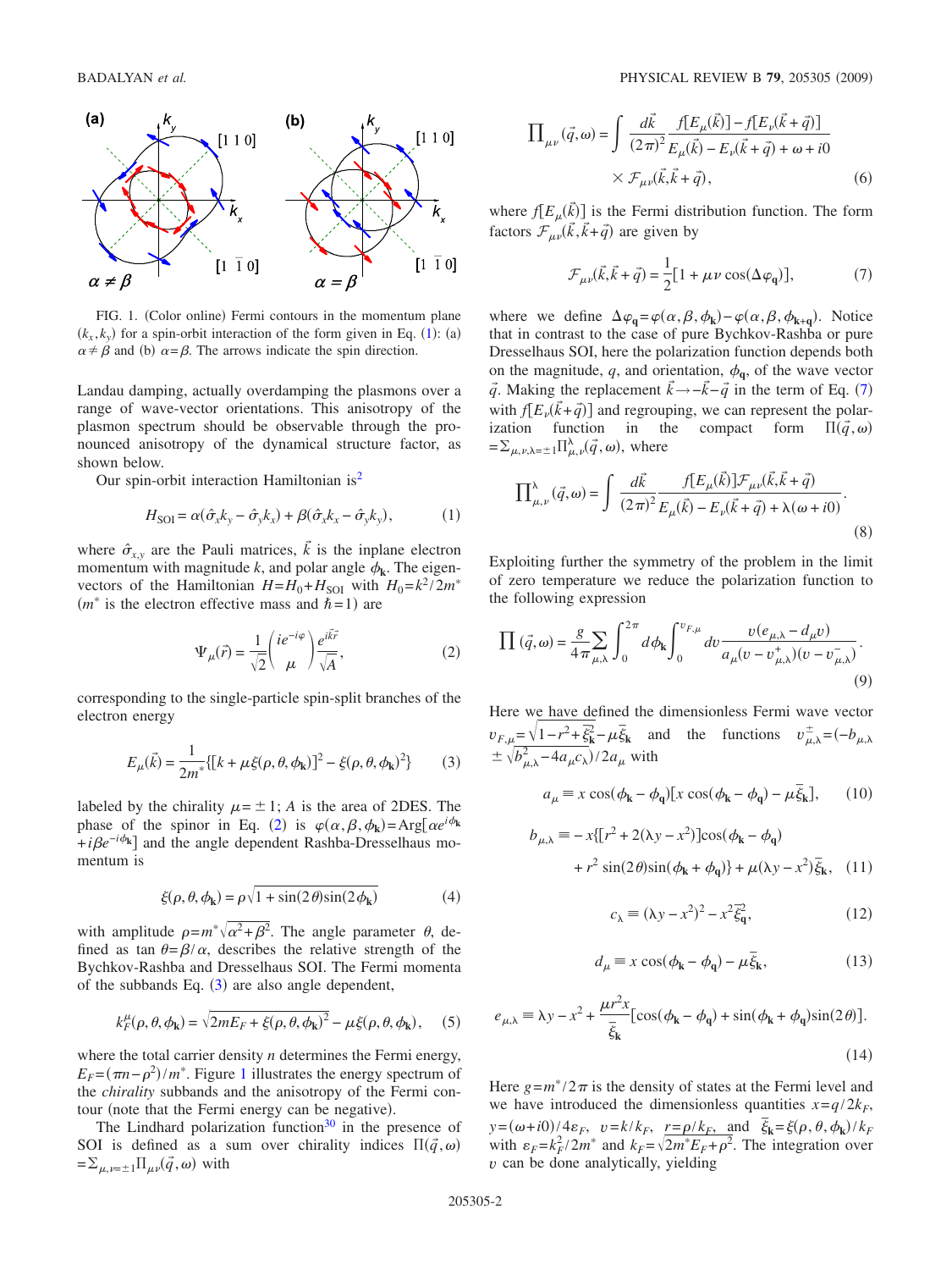<span id="page-2-1"></span>

<span id="page-2-0"></span>
$$
\prod (\vec{q}, \omega) = -\frac{g}{4\pi} \sum_{\mu, \lambda} \int_0^{2\pi} d\phi_k \left\{ \frac{dv_F}{a} + \frac{1}{a(v^+ - v^-)} \right\}
$$

$$
\times \left[ v^+(e - dv^+) \ln \frac{v^+}{v^+ - v_F} - v^-(e - dv^-) \ln \frac{v^-}{v^- - v_F} \right] \right\}.
$$
(15)

The integration over  $\phi_k$  is performed numerically. The derived formula ([15](#page-2-0)) is exact. In the limit of  $\theta = 0$  (pure Bychkov-Rashba SOI) we recover the previous results by Pletyukhov and Gritsev<sup>19</sup> and in the limit of  $r=0$  (no SOI) we recover the classic result by Stern.<sup>31</sup>

For the actual calculations we use materials parameters suitable for InAs quantum wells with realistic values of the SOI parameters,  $r=0.1$  and  $\theta = \pi/8$  corresponding to the ratio of SOI strengths  $\alpha/\beta \approx 2.4$  from Ref. [29.](#page-4-7) We take the electron density  $n=2.55\times10^{11}$  cm<sup>-2</sup> ( $E_F$ ≈302 K) and the effective transverse width of the quantum well  $d=15$  nm.

Figure  $2(a)$  $2(a)$  shows the EHC regions and the plasmon dispersions for different values of the angle  $\phi_{q}$ . The anisotropy of the *intra*chirality EHC (the dense-hatched region) and of the plasmon dispersions is a small effect and hardly seen on the scale of figure. Meantime, the *inter*chirality EHC is strongly anisotropic (in the long-wavelength limit the anisotropy vanishes). Figure  $2(b)$  $2(b)$  shows the imaginary part of the dielectric function vs energy for the fixed momentum magnitude and different orientations. As seen, not only the boundaries of EHC but also the dissipation properties *within* EHC are strongly anisotropic. In the region near the plasmon energy,  $\omega/4E_F \approx 0.1$  for  $q=0.15k_F$ , the imaginary part for  $\phi_{q}$ = 3 $\pi$ /4 is strongly suppressed with respect to its value for  $\phi_{\bf q} = \pi/2.$ 

To calculate the plasmon dispersion we solve for zeros of the real part of the RPA dielectric function

$$
\varepsilon(\vec{q},\omega) = 1 - v(q) \prod (\vec{q},\omega), \qquad (16)
$$

where  $v(q) = 2\pi e^2 / (\kappa_0 q) F(qd)$  is the bare Coulomb interaction with  $\kappa_0$  = 14.55, the static dielectric constant of InAs. For the form factor  $F(qd)$  we use the formula

$$
F(\eta) = \frac{8\pi^2 + 3\eta^2}{\eta(4\pi^2 + \eta^2)} - \frac{32\pi^4(1 - e^{-\eta})}{\eta^2(4\pi^2 + \eta^2)^2}
$$
(17)

which takes into account the transverse width *d* of the quantum well but its asymmetric shape. The form factor has a

FIG. 2. (Color online) (a) The intra- and interchirality EHC in the  $ω-q$  plane for two different momentum orientations,  $\phi_a = \pi/4$ and  $3\pi/4$ . The symbols show the plasmon dispersions (see text). (b) The imaginary part of the dielectric function vs energy for the fixed momentum magnitude *q*  $= 0.15k_F$  and for  $\phi_{\mathbf{q}} = \pi/2$  and  $3\pi/4$ , shown as square and round symbols, respectively.

strong effect on the Coulomb interaction strength $17$ —it goes as  $1-(1/3-5/4\pi^2)qd$  in the long-wavelength limit  $qd\rightarrow 0$ and as  $3/(4\pi^2qd)$  in the opposite limit  $qd \rightarrow \infty$ .

There are three distinct regions of EHC and the plasmon dispersions, as seen in Fig.  $2(a)$  $2(a)$ . In region I, which corresponds to small *q*, the areas of inter- and intrachirality subband transitions are well separated. The plasmon energy is located within the gap between these EHC regions: these plasmons are not damped. The plasmons here exhibit only a SOI induced dispersion as a function of its propagation orientation. At such small *q*, however, the anisotropy is not significant and eventually vanishes in the long-wavelength limit.

At larger values of  $q$ , in the region III in Fig.  $2(a)$  $2(a)$ , the plasmon dispersion enters EHC, triggering the phenomenon known as Landau damping, i.e., decay into electron-hole pairs. In this regime the EHC is made up of several overlapping subregions (associated with the discrete quantum indices  $\mu$  and  $\lambda$ ) separated by sharp boundaries. The imaginary part of the dielectric function (proportional to the spectral density of electron-hole pairs) exhibits sharp variations across these boundaries, resulting in unexpectedly strong angular dependence of plasmon damping. In Fig. [3](#page-2-2) we follow the evolution of the plasmon frequency as a function of the angle  $\phi_q$  from 0 to  $\pi$  for  $q=0.15k_F$ . A sharp boundary be-

<span id="page-2-2"></span>

FIG. 3. (Color online) The SOI induced energy dispersion of the plasmon vs its propagation direction for  $q = 0.15k_F$  (the left axis and square symbols). The parts of the spectrum which *do not* represent plasmon excitations (see text) are shown as triangle symbols. The dashed line plots the imaginary part of the dielectric function (the right axis) for  $q=0.15k_F$  and  $\Delta\omega \equiv \omega - \omega_0 = 1.2$  K where  $\omega_0$  $\approx 0.45E_F$ .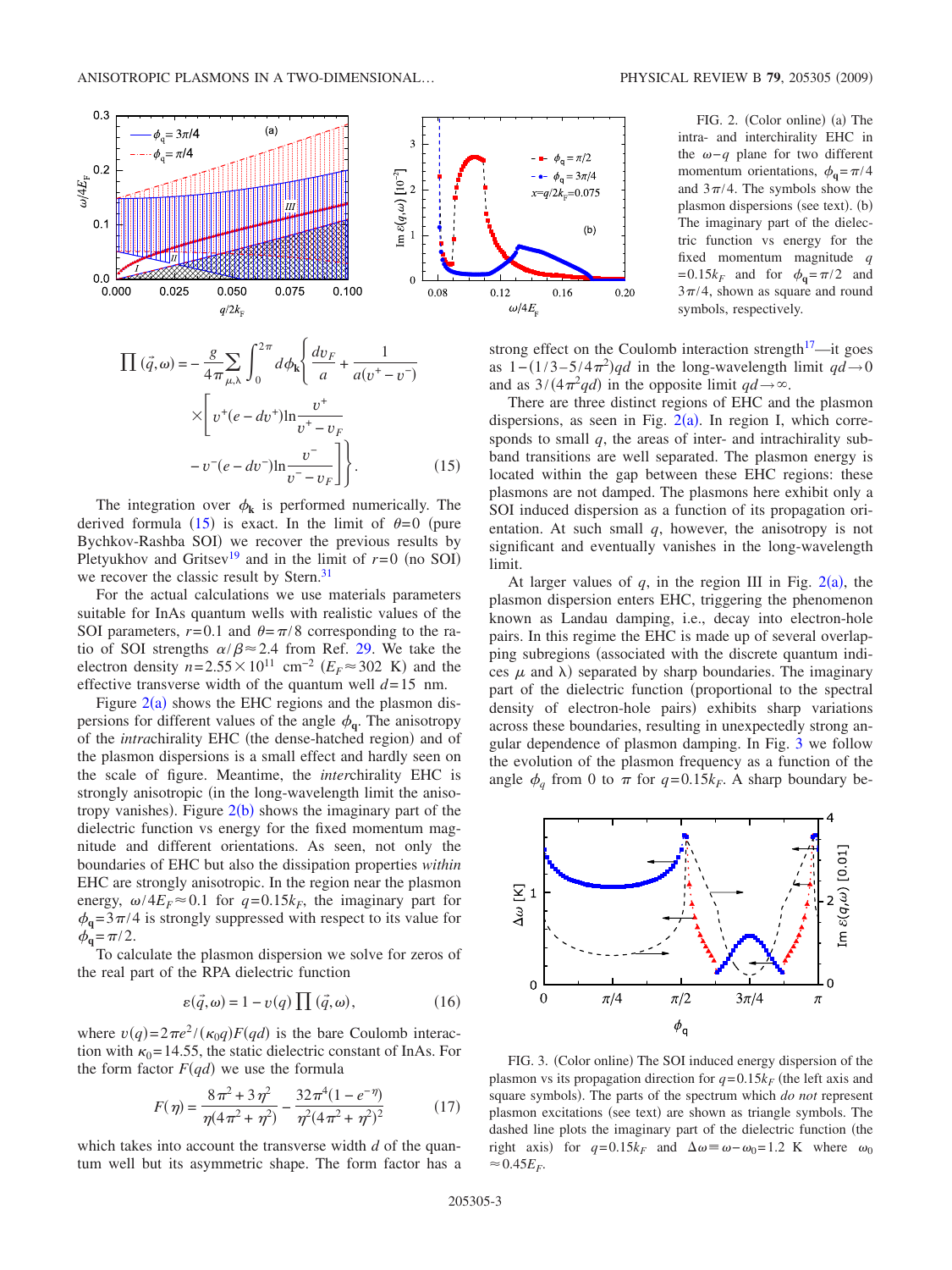<span id="page-3-9"></span>

FIG. 4. (Color online) The dynamical structure factor vs  $\phi_{q}$  for  $q = 0.15k_F$ . The solid and dashed lines correspond, respectively, to the local maximum at  $\Delta \omega \approx 0.5$  K and minimum at  $\Delta \omega \approx 1.1$  K of the plasmon spectrum (cf. Fig. [3](#page-2-2)) and show the single-peak behavior of  $S(\vec{q}, \omega)$ . The dashed-dot-dot and dashed-dot lines illustrate the splitting of the structure factor peaks for  $\Delta \omega \approx 0.25$  and 1.5 K. The inset shows the asymmetric double-peak structure of the structure factor for  $\Delta \omega \approx 0.7$  K.

tween two subregions of the EHC is crossed at  $\phi_a \simeq \pi/2$ . Entering the new region, the plasmon becomes overdamped, concurrent with the sharp rise of Im  $\varepsilon(\vec{q}, \omega)$ , which we plot in the same figure on the right axis. Figure [3](#page-2-2) shows that there are two ranges of directions  $\pi/2 \le \phi_q \le 5\pi/8$  and  $7\pi/8$  $\leq \phi_a \leq \pi$  in which the plasmon cannot propagate due to excessive Landau damping. On the other hand, the plasmon is well defined around the angles  $\phi_q = \pi/4$  and  $3\pi/4$ , where the imaginary part of  $\varepsilon(\vec{q}, \omega)$  is small. These are the principal directions of the underlying structural  $C_{2v}$  symmetry. Finally, in the intermediate II region in Fig. [2,](#page-2-1) the intra- and interchirality subbands either overlap or not so that the plasmon is being either damped or not depending on its propagation direction.

In Fig. [4](#page-3-9) we plot the dynamical structure factor  $S(\vec{q}, \omega)$  $=-\text{Im}[1/\varepsilon(\vec{q},\omega)]$  as a function of  $\phi_{\mathbf{q}}$  for  $\omega$  corresponding to the local maximum and minimum of the plasmon energy dispersion. In both cases  $S(\vec{q}, \omega)$  shows a dominant peak as a function of  $\phi_q$ . As expected, the peak occurs at  $\phi_q = \pi/4$  for  $\omega = \omega_{\min}(q)$  (dashed line) and at  $\phi_q = 3\pi/4$  for  $\omega = \omega_{\max}(q)$ (solid line). These peaks represent lightly Landau damped plasmons (the plasmon at  $\phi_a = 3\pi/4$  is less damped than the one at  $\phi_q = \pi/4$  and therefore produces a stronger peak). The

preferential role of these two directions comes from the  $C_{2v}$ symmetry of the problem, clearly seen from the plot of the Fermi surface in Fig. [1.](#page-1-2) Notice that for a given  $\omega$  there are two additional angles at which Re  $\varepsilon(\vec{q}, \omega)$  shows zeros. The structure factor, however, does not exhibit peaks at these angles since the large density of electron-hole pairs reflected in the large value of Im  $\varepsilon(\vec{q}, \omega)$  overdamps the plasmons in these directions. These "overdamped plasmons" are represented by the triangle symbols in Fig. [3.](#page-2-2)

In the range  $\omega_{\text{max}}(q) < \omega < \omega_{\text{min}}(q)$  between the extrema of the plasmon spectrum, the height and the width of the peaks of  $S(\vec{q}, \omega)$  vs  $\phi_q$  show a smooth evolution: with increasing  $\omega$  one peak diminishes, the other grows, and vice versa. Thus, in this intermediate region the structure factor has two peaks located at  $\phi_q = \pi/4$  and  $3\pi/4$ , which constitute an asymmetric doublet, shown in the inset of Fig. [4.](#page-3-9) In the energy regions above the minimum or below the maximum of the plasmon spectrum at given  $q$  [i.e., for  $\omega$  $> \omega_{\min}(q)$  or  $\omega < \omega_{\max}(q)$ ], Re  $\varepsilon(\vec{q}, \omega)$  vs  $\phi_{\mathbf{q}}$  shows two zeros around  $\pi/4$  or  $3\pi/4$  so that each peak of  $S(\vec{q}, \omega)$  splits into two peaks located symmetrically above and below the angle  $\phi_{\mathbf{q}} = \pi/4$  (the dash-dot line) or  $3\pi/4$  (the dash-dot-dot line).

In the case of  $\alpha = \pm \beta$  [see Fig. [1](#page-1-2)(b)] the linear spin-orbit couplings do not affect the plasmon spectrum: the plasmon damping vanishes and the structure factor is a delta function for all momentum orientations. For this special case there is a global spin-quantization axis—one of the principal  $C_{2\nu}$ axes—so that the electron gas is split into two uncoupled spin components whose circular Fermi contours are shifted from the origin in opposite directions. Each component gives an isotropic collective response, as guaranteed by Galilean invariance. Cubic spin-orbit terms which spoil this effect are typically much weaker in quantum wells.

In conclusion, we have shown that plasmon dynamics (spectrum and damping) is strongly anisotropic in realistic zinc-blende quantum wells due to the interplay of two different forms of spin-orbit interaction. Experimental observation of this anisotropy would be of fundamental interest and could open the way to new techniques for controlled directional plasmon filtering, potentially useful for both spintronic and plasmonic devices.

This work is supported by the Volkswagen Foundation, SFB under Grant No. 689, NSF under Grant No. DMR-0705460, and ANSEF under Grant No. PS-1576. We thank T. Reinecke, C. Schuller, T. Korn, and S. Abedinpour for useful discussions.

\*samvel.badalyan@physik.uni-regensburg.de

- <span id="page-3-0"></span><sup>1</sup> I. Žutić, J. Fabian, and S. Das Sarma, Rev. Mod. Phys. **76**, 323  $(2004).$
- <span id="page-3-1"></span><sup>2</sup> J. Fabian, A. Matos-Abiague, C. Ertler, P. Stano, and I. Zutic, Acta Phys. Slov. 57, 565 (2007).
- <span id="page-3-2"></span><sup>3</sup> Yu. Bychkov and E. I. Rashba, JETP Lett. **39**, 78 (1984).
- <span id="page-3-4"></span><span id="page-3-3"></span><sup>4</sup>G. Dresselhaus, Phys. Rev. **100**, 580 (1955).
- 5M. I. D'yakonov and V. Yu. Kachorovskii, Sov. Phys. Semicond. **20**, 110 (1986).
- <span id="page-3-5"></span>6Y. K. Kato, R. C. Myers, A. C. Gossard, and D. D. Awschalom, Science 306, 1910 (2004).
- <span id="page-3-6"></span><sup>7</sup> J. Wunderlich, B. Kaestner, J. Sinova, and T. Jungwirth, Phys. Rev. Lett. 94, 047204 (2005).
- <span id="page-3-8"></span><span id="page-3-7"></span><sup>8</sup> N. S. Averkiev and L. E. Golub, Phys. Rev. B **60**, 15582 (1999).